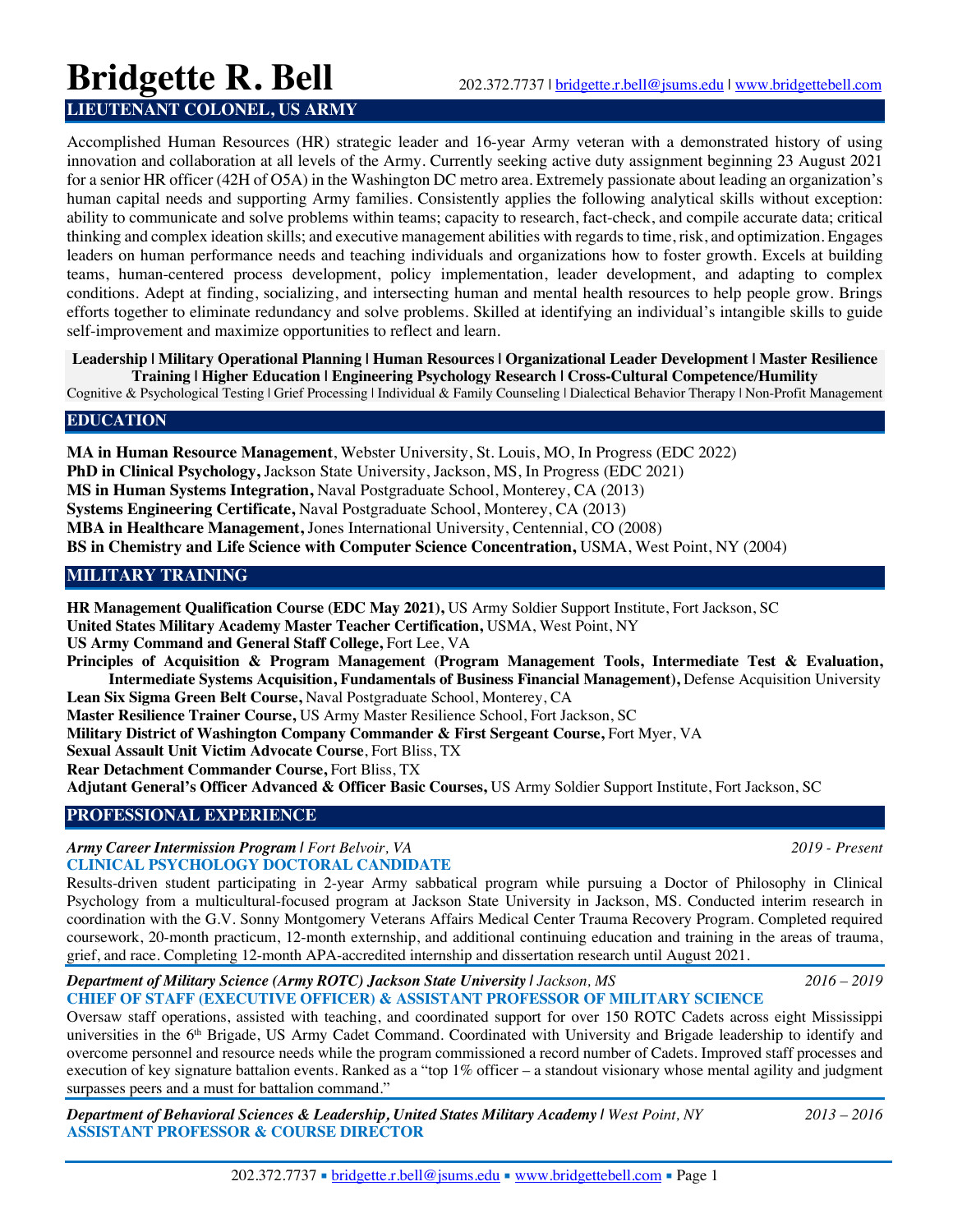## **LTC Bridgette R. Bell**

Educated and inspired 270 Cadets by teaching General Psychology for Leaders, Experimental Psychology, and Anthropometry and Biomechanics in the Department of Behavioral Sciences and Leadership. Led the 2016 McDonald Cadet Leadership Conference that hosted students from 23 countries and 57 institutions. Planned and executed first two COL Charles Young Haiti Mission Trips as Officer-in-Charge of USMA Cadet Gospel Choir. Achieved academic promotion and ranked in top 3 of peers for "outstanding teaching practice, curriculum enhancement, and innovative leadership in trust, resilience, and cohesion." Identified as a must for early promotion.

#### *United States Army Human Resources Command | Alexandria, VA / Fort Knox, KY 2010 – 2011*  **PERSONAL AND ADMINISTRATIVE ASSISTANT (AIDE-DE-CAMP)**

Served as the Aide-de-Camp and personal/administrative assistant to The 64<sup>th</sup> Adjutant General (TAG) of the US Army, who also served as the Commanding General, US Army Physical Disability Agency and Executive Director, Military Postal Service Agency. Executed move of the TAG Directorate under BRAC from Alexandria, VA to new headquarters in Fort Knox, KY. Provided brilliant performance supporting 30+ global and national TDY missions and identified as the "best Captain in 30 years of service."

*Headquarters & Headquarters Company United States Army Garrison | Fort Myer, VA & Fort McNair, DC 2008 – 2010* **COMPANY COMMANDER**

Led over 240 assigned and 1200 attached Soldiers and their families in 18 organizations across the Military District of Washington. Coordinated Soldier care with military, legal, and medical entities across the DC area. Provided command and control of Soldiers with complex needs, while ensuring their needs and well-being were top priority. Recognized as expert in the HR field who excelled at integrating human resources, medical resources, and Soldier support services – ranked in the "top 5% of all officers in 21 years."

#### *HHC, Special Troops Battalion, 4th BCT, 1st Cavalry Division | Fort Bliss, TX 2005 – 2008*  **BATTALION HUMAN RESOURCES OFFICER (S-1)**

Oversaw HR operations for a 650-Soldier task force of a heavy Brigade Combat Team within the 1st Calvary Division for garrison and deployed troops for 14 months in Operation Iraqi Freedom. Additionally served as Unit Victim Advocate responding to Soldiers' needs following sexual harassment and assault complaints. Propelled the team to produce the best administrative and personnel management in the brigade to become identified as the best HR officer in 20 years by the commander.

#### *108th Air Defense Artillery (ADA) Brigade | Fort Bliss, TX 2004 – 2005*  **ASSISTANT BRIGADE HUMAN RESOURCES OFFICER (S-1)**

Advised the Brigade Commander and staff on personnel actions and mail operations for a 2000-Soldier ADA Brigade organic to the XVIII Airborne Corps. Lauded as "hard-charging officer" with a positive attitude and focus on mission accomplishment.

## **CLINICAL PROFESSIONAL DEVELOPMENT**

**Grief Therapy,** George Washington University

**Race, Racism, and Racial Trauma,** DC Psychological Association

**Public Mental Health & Bereavement during the COVID-19 Pandemic,** Center for Complicated Grief, Columbia, University **Writing After Loss: What Grief Memoirs Teach Us,** Center for Complicated Grief, Columbia, University

**Shame Shields: The Armor We Use to Protect Ourselves and Why It Doesn't Serve Us** by Dr. Brené Brown, PESI **Rewire the Anxious Brain Neuroscience-Informed Treatment of Anxiety, Panic, & Worry** by Dr. Jamie Craig, Jackson, MS **Complicated Grief Therapy Level 1 and Level 2 Training,** Center for Complicated Grief, Columbia University

## **CLINICAL EXPERIENCE**

*Georgia Department of Behavioral Health & Developmental Disabilities / GA Regional Hospital – Atlanta 2020 - Present*  **CLINICAL PSYCHOLOGY DOCTORAL INTERN** 

Completing 12-month/2000-hour APA-accredited Clinical Psychology Doctoral Internship on the Forensics and Adult Mental Health Units of the Georgia Regional Hospital – Atlanta. Leads four weekly therapy groups and conducts individual therapy with severely mentally ill individuals at a state-level psychiatric hospital. Completes psychological, cognitive, and forensic evaluations. Passionate about building rapport, post-traumatic growth, psychological innovation, and culturally aware therapeutic interventions.

*Killebrew Psychological Services | Ridgeland, MS 2018 – 2020*  **CLINICAL PSYCHOLOGY DOCTORAL EXTERN**

Promoted the emotional well-being of individuals through one-on-one sessions, coaching calls, family counseling, pre-surgical screenings, and psychological/cognitive testing for diverse individuals in the community. Navigated diagnostic approaches using evidence-based therapeutic interventions and interdisciplinary treatment teams. Leveraged unique experience to prioritize issues and solve problems. Enabled individuals diagnosed with borderline personality disorder to succeed using dialectical behavior therapy protocols. Maximized client satisfaction by treating clients promptly and professionally. Increased self-awareness and clinical humility by balancing the learning environment with the needs of the client.

*Department of Psychology, Clinical Psychology Doctoral Program, Jackson State University | Jackson, MS 2019*  **CLINICAL PSYCHOLOGY PROGRAM ASSESSMENT TEAM**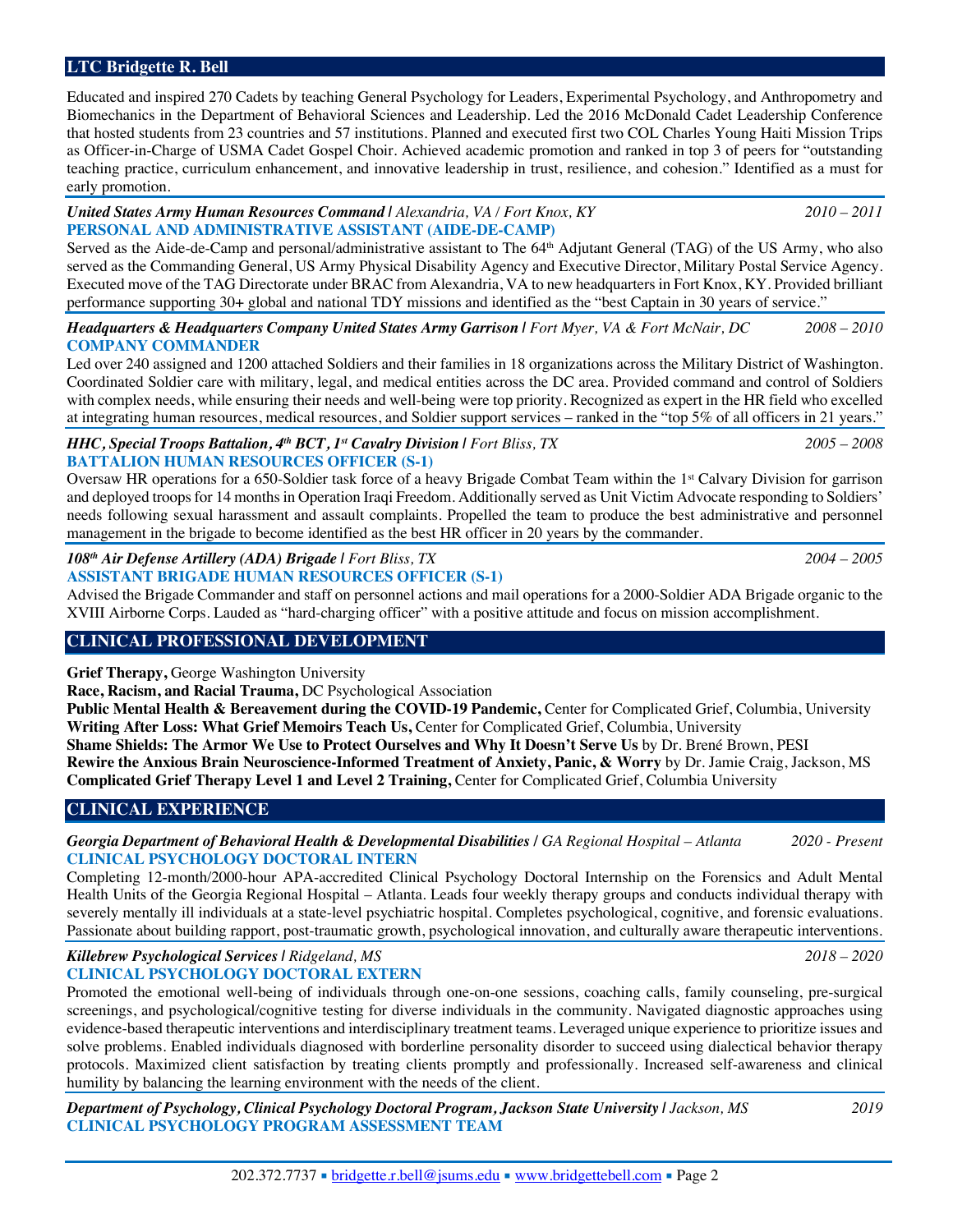## **LTC Bridgette R. Bell**

Co-administered cognitive assessments with graduate students including the WAIS-IV, WISC-V, WPPSI-IV, WIAT-III, WRAT-V, and WASI-II. Improve test administration procedures by critiquing students on their performance. Collaborate with the Director of Clinical Training for the course and fulfill related requests. Assist students with integrative report writing.

#### *Jackson State University Applied Psychological Services Clinic | Jackson, MS 2017 – 2018*  **CLINICAL PSYCHOLOGY DOCTORAL TRAINEE**

Utilized industry knowledge and training to offer individual counseling and psychological/cognitive assessments for students and community clients. Collaborated with the Jackson Child and Welfare Services Department to perform youth psychological assessments as part of the pre-adoption screening process. Identified the importance of using resources and asking for help outside of the current support chain. Obtained valuable knowledge on the intake process by learning how to better prepare guardians for the session ahead of time so as to avoid missing out on opportunities to gather information. Optimized system processes in the clinic helping improve services by making recommendations for changes and updating procedures through peer collaboration.

#### *Trauma Recovery Program, G.V. Sonny Montgomery Veterans Affairs Medical Center | Jackson, MS 2017 – 2019*  **STUDENT RESEARCH ASSISTANT**

Assisted with the Trauma Recovery Program by gathering information, preparing documentation, and entering data into the system to further research efforts. Prepared for the implementation of the virtual reality exposure therapy system. Gathered information, inputted data, and developed analysis plan to complete pre-dissertation research project study entitled Avoidance, Hypervigilance, and Motivation as Predictors of Attrition for Veterans Completing a Residential PTSD Treatment Program.

#### **PUBLICATIONS**

- Bell, B., Bonner, J., Norzagaray, A., & Ramsey, M. (2019). Jackson State University Clinical Psychology Doctoral Program Externship Handbook*.* Jackson State University, Jackson, MS.
- Nosen, E., Blunt, C., Bell, B., & Omelian, S. (2019, May). Prolonged exposure within residential PTSD treatment programs: Virtual reality and other innovative strategies to improve treatment access, engagement and efficacy. Poster presented at the Department of Veterans Affairs MH RRTP National Conference, Orlando, FL.
- Shattuck, L., Smith, D., Bell, B., & Rowan, C. (2018). Decision Making Chapter. *West Point Leadership.* Department of Behavioral Sciences and Leadership, United States Military Academy, West Point, NY.
- Ness, J. & Bell, B. (2015). Naturalistic decision making, risk management, & leadership, Conference Proceedings, International Conference on Naturalistic Decision Making 2015, McLean, VA, http://www2.mitre.org/public/ndm/papers/posters/BellNess.pdf.
- Bell, B. (2013). A Human Systems Integration analysis of the US Army Suicide Prevention Program*,* Master's Thesis, Naval Postgraduate School, Monterey, CA, http:/calhoun.nps.edu/handle/10945/34626.

#### **RESEARCH EXPERIENCE**

- *Dissertation (Current):* Perceived gender, racial, and religious factors of grief and the relationship between clinical self-efficacy and perceived competence in providing grief treatment to diverse clients. Committee: Bryman Williams, Ph.D., JSU (Co-Chair); Teresa Kearns-Cooper, Ph.D., JSU (Co-Chair); Katherine Shear, M.D., Center for Complicated Grief, Columbia University; Debra S. Pate, Ph.D., JSU; and Keith Hudson, Ph.D., JSU
- *Second-Year Paper (2017 – 2019):* Avoidance, hypersensitivity, and motivation as predictors of attrition in the Jackson, MS Department of Veterans Affairs Medical Center Trauma Recovery Program. Committee: Elizabeth Nosen, Ph.D.; Debra S. Pate, Ph.D.; Teresa Kearns-Cooper, Psy.D.
- *USMA Faculty Research (2014 – 2016):* Anthropometrics and Biomechanics Analysis of Helmet Fit and Performance; Principal Investigator for Faculty Development Research leading two Cadet research teams in conjunction with the US Soldier Systems Center and Human Research and Engineering Directorate of the Army Research Laboratory.
- *USMA Faculty Development Research (2015):* The Impact of Self-Awareness on Metacomprehension and Academic Performance; Designed research on the use of the Multiple Intelligences Developmental Assessment Scales (MIDAS) in General Psychology for Leaders Course, Master Teacher Program Project, USMA Center for Teaching Excellence, West Point, NY.
- *Master's Thesis (2013):* A Human Systems Integration analysis of the US Army Suicide Prevention Program, Naval Postgraduate School, Monterey, CA. Committee: Lawrence G. Shattuck, Ph.D.; Eugene Paulo, Ph.D.; Quinn Kennedy, Ph.D.

#### **CONFERENCES**

Panel Moderator: "Lifelong Learning: Should I Go Back to School?" Do More Together Virtual Summit (2020) Panel Mentor: Military & Society - "Diversity & Inclusion in the Military," Eastern Sociological Society (2020) Poster Presentation: DOD/Veterans Affairs Suicide Prevention Conference (2017)